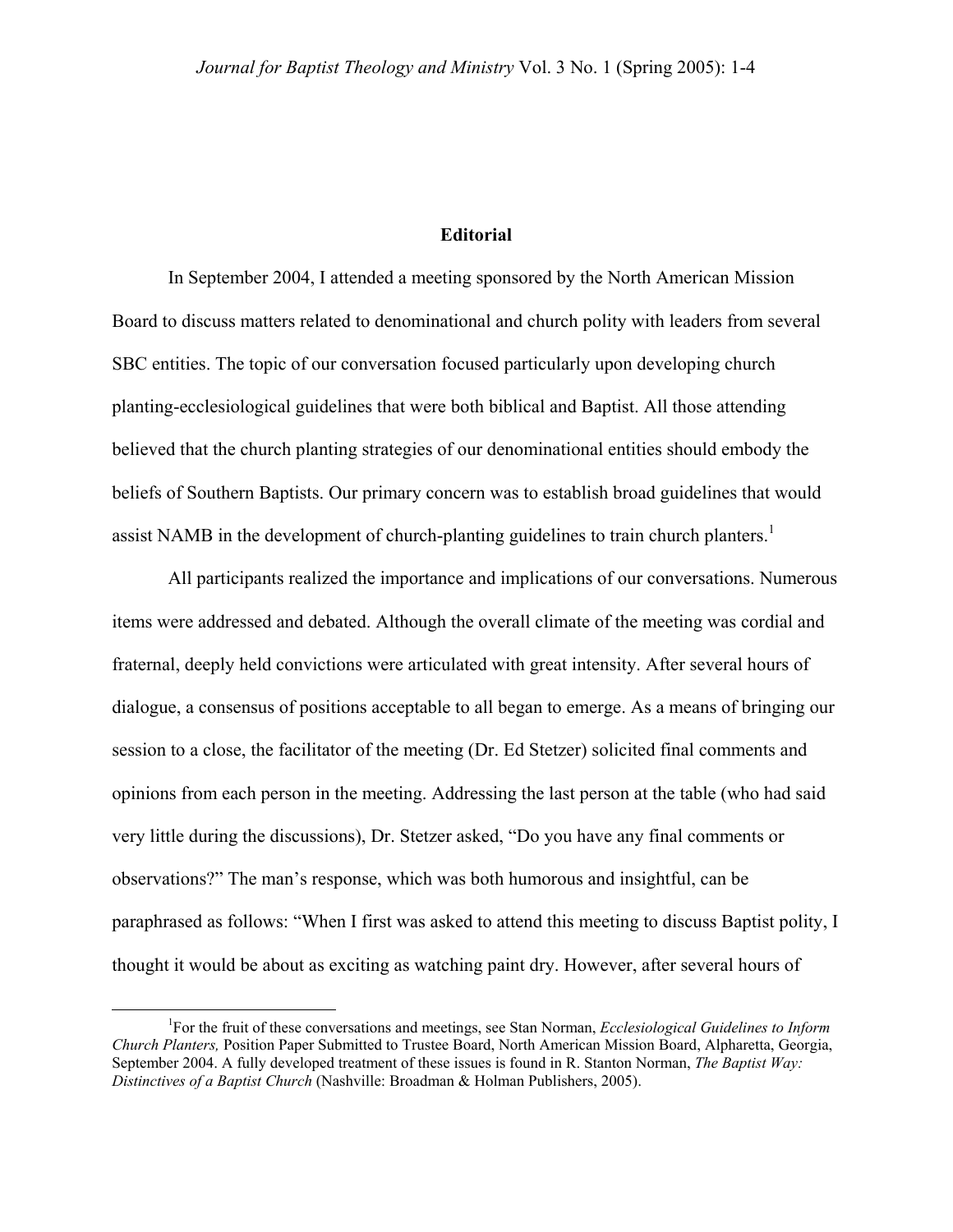listening to our discussion, I now see that Baptist polity is incredibly important and has profound implications for the ministry of our churches and our denomination."

 The remarks of my friend reflect the attitudes of many Baptists today. Few Baptists pay much attention to or seem overly concerned about matters of church polity. Many Baptists mistakenly believe that polity is a matter of church business meetings, budgets, and organizational schemes. Such a view of church polity is, however, misinformed and naïve. As noted elsewhere, polity can be defined as "the organization or government structure of a local churchor fellowship of churches,"<sup>2</sup> or more simply as "a form of church government adopted by an ecclesiastical body."<sup>[3](#page-1-1)</sup> As these two definitions indicate, polity involves governance and organization. The ultimate goal of a church polity should be to discern and implement the will of God for His people. Church polity, and for Baptists congregational polity, is the way in which a local church organizes and administrates its ministries in the quest of its mission. Understood in this way, church polity is quite important.

 The following essays represent the majority of presentations given at the 2004 Baptist Center for Theology and Ministry Conference. The theme for the conference was "Issues in Baptist Polity." The interest in and desire for these materials has been so strong, we decided to make them available in print.

 The essays address Baptist polity from diverse perspectives. The role and identity of elder(s) in Baptist churches is analyzed in the articles written by Dr. Mark Dever, Dr. Gerald Cowen, and Dr. Robert Wring. Each brings a unique perspective on an issue of growing interest

<span id="page-1-0"></span> $\frac{1}{2}$ <sup>2</sup>Millard J. Erickson, "Polity," in *Concise Dictionary of Christian Theology*, rev. ed. (Wheaton, IL: Crossway Books, 2001).

<span id="page-1-1"></span><sup>3</sup> Donald K. McKim, "Polity," in *Westminster Dictionary of Theological Terms* (Louisville: Westminster John Knox Press, 1996).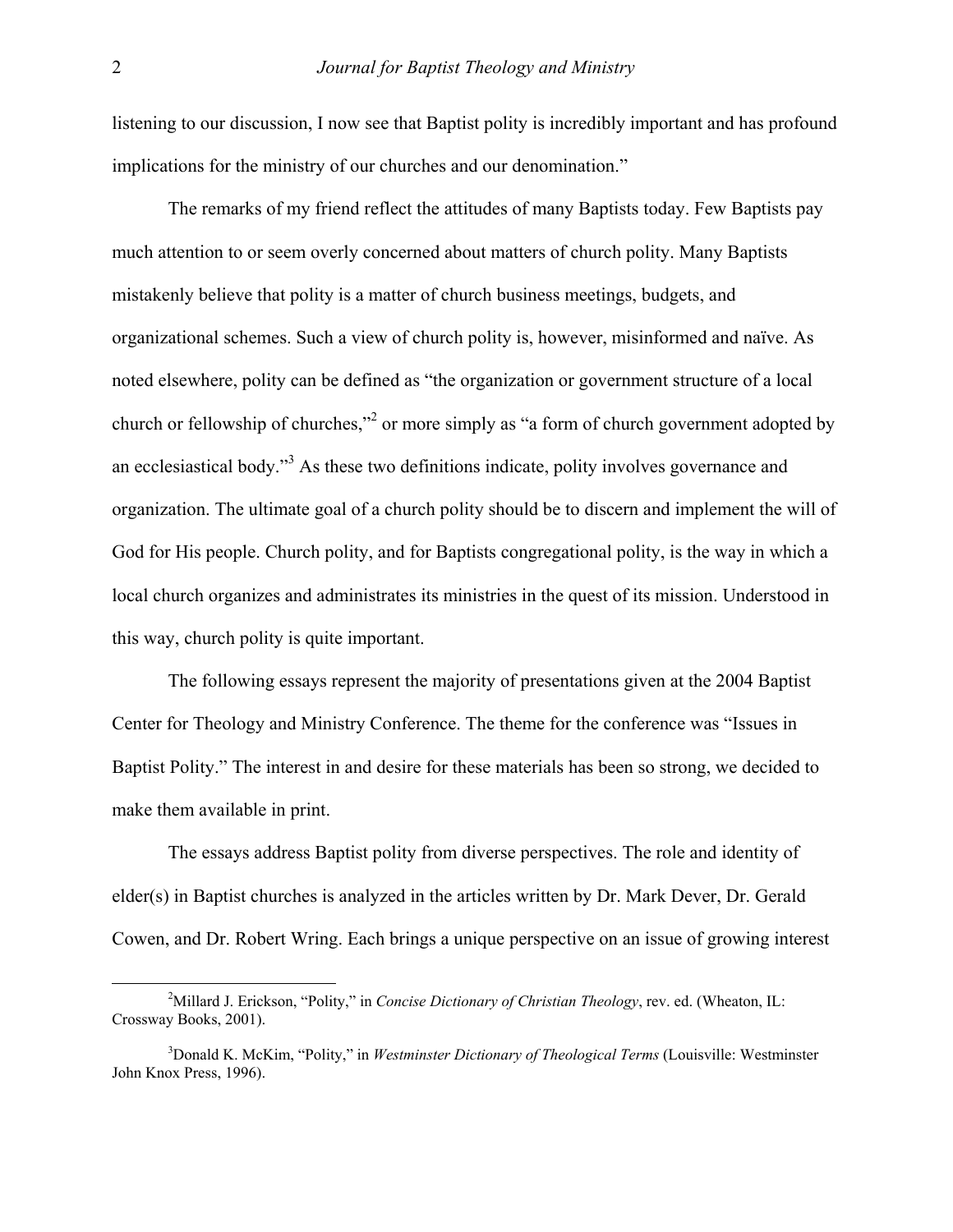## Editorial 3

(and controversy) in many Baptist churches. For example, Dr. Dever contends in his article "Baptist Polity and Elders" that elder-led (not elder-rule) is a biblically and theologically appropriate polity for Baptist churches, while Dr. Wring contends in his article ("Elder Rule and Southern Baptist Polity") that an elder-based polity is a departure from the Bible and Baptist heritage. In his essay "The Elder and His Ministry," Dr. Cowen provides a biblical examination of the identity and ministry of elders in New Testament churches.

The relationship between pastoral leadership and congregationalism is also analyzed in this edition of the *JBTM*. For example, Dr. Richard Land in his essay "Pastoral Leadership: Authoritarian or Persuasive?" contends that the congregationalism practiced in Baptist churches and authoritative pastoral leadership are not mutually exclusive. In fact, Dr. Land believes that congregational church polity can enhance strong pastoral leadership. Dr. Jim Henry, in his essay "Pastoral Reflections on Baptist Polity in the Local Church," provides us a pastoral perspective upon the importance and role that church polity has upon the constitution and mission of the local church.

Several of our presenters explore various theological and historical facets of congregational church polity. Dr. James Leo Garrett, Jr. in his essay "An Affirmation of Congregational Polity," provides a succinct yet thorough biblical, historical, and theological overview of congregational polity. In addition, Dr. Garrett develops the theological significance of this form of church polity for the life and ministry of a local church. In his article "To Answer or Not To Answer": A Case Study on the Emergence of the Stone-Campbell Movement amongst the Baptist Churches of Kentucky in the 1820s," Dr. Rodrick Durst uses the case study method to examine the historical role that Baptist polity played in the controversial Stone-Campbell movement. Dr. John Hammett contends that Baptists in the twentieth century experienced a